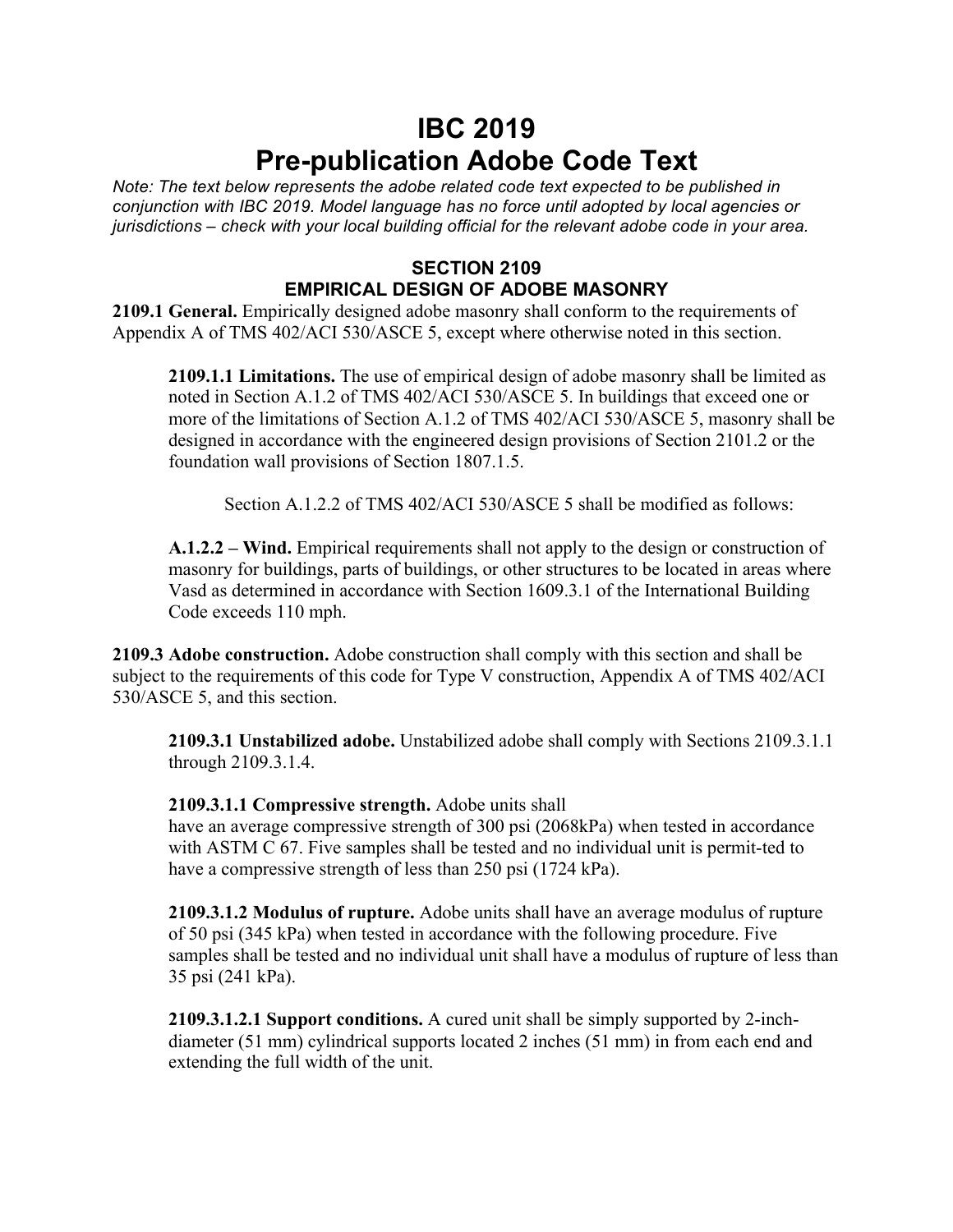**2109.3.1.2.2 Loading conditions.** A 2-inch-diameter (51 mm) cylinder shall be placed at midspan parallel to the supports.

**2109.3.1.2.3 Testing procedure.** A vertical load shall be applied to the cylinder at the rate of 500 pounds per minute (37 N/s) until failure occurs.

**2109.3.1.2.4 Modulus of rupture determination.** The modulus of rupture shall be determined by the equation:  $f r = 3 P Ls / 2 Sw (St2)$  (Equation 21-2) where, for the purposes of this section only:

Sw =Width of the test specimen measured parallelto the loading cylinder, inches (mm).

fr =Modulus of rupture, psi (MPa).

Ls =Distance between supports, inches (mm).

St =Thickness of the test specimen measured parallel to the direction of load, inches (mm).

 $P = The applied load at failure, pounds (N).$ 

**2109.3.1.3 Moisture content requirements. Adobe** units shall have a moisture content not exceeding 4 per-cent by weight.

**2109.3.1.4 Shrinkage cracks.** Adobe units shall not contain more than three shrinkage cracks and any single shrinkage crack shall not exceed 3 inches (76 mm) in length or 1/8 inch (3.2 mm) in width.

**2109.3.2 Stabilized adobe.** Stabilized adobe shall comply with Section 2109.3.1 for unstabilized adobe in addition to Sections 2109.3.2.1 and 2109.3.2.2.

**2109.3.2.1 Soil requirements.** Soil used for stabilized adobe units shall be chemically compatible with the stabilizing material.

**2109.3.2.2 Absorption requirements.** A 4-inch (102 mm) cube, cut from a stabilized adobe unit dried to a constant weight in a ventilated oven at 212°F to 239°F (100°C to 115°C), shall not absorb more than 2 1/2 per-cent moisture by weight when placed upon a constantly water-saturated, porous surface for seven days. A minimum of five specimens shall be tested and each specimen shall be cut from a separate unit.

**2109.3.3 Allowable stress.** The allowable compressive stress based on gross crosssectional area of adobe shall not exceed 30 psi (207 kPa).

**2109.3.3.1 Bolts.** Bolt values shall not exceed those set forth in Table 2109.3.3.1.

## **TABLE 2109.3.3.1 ALLOWABLE SHEAR ON BOLTS IN ADOBE MASONRY**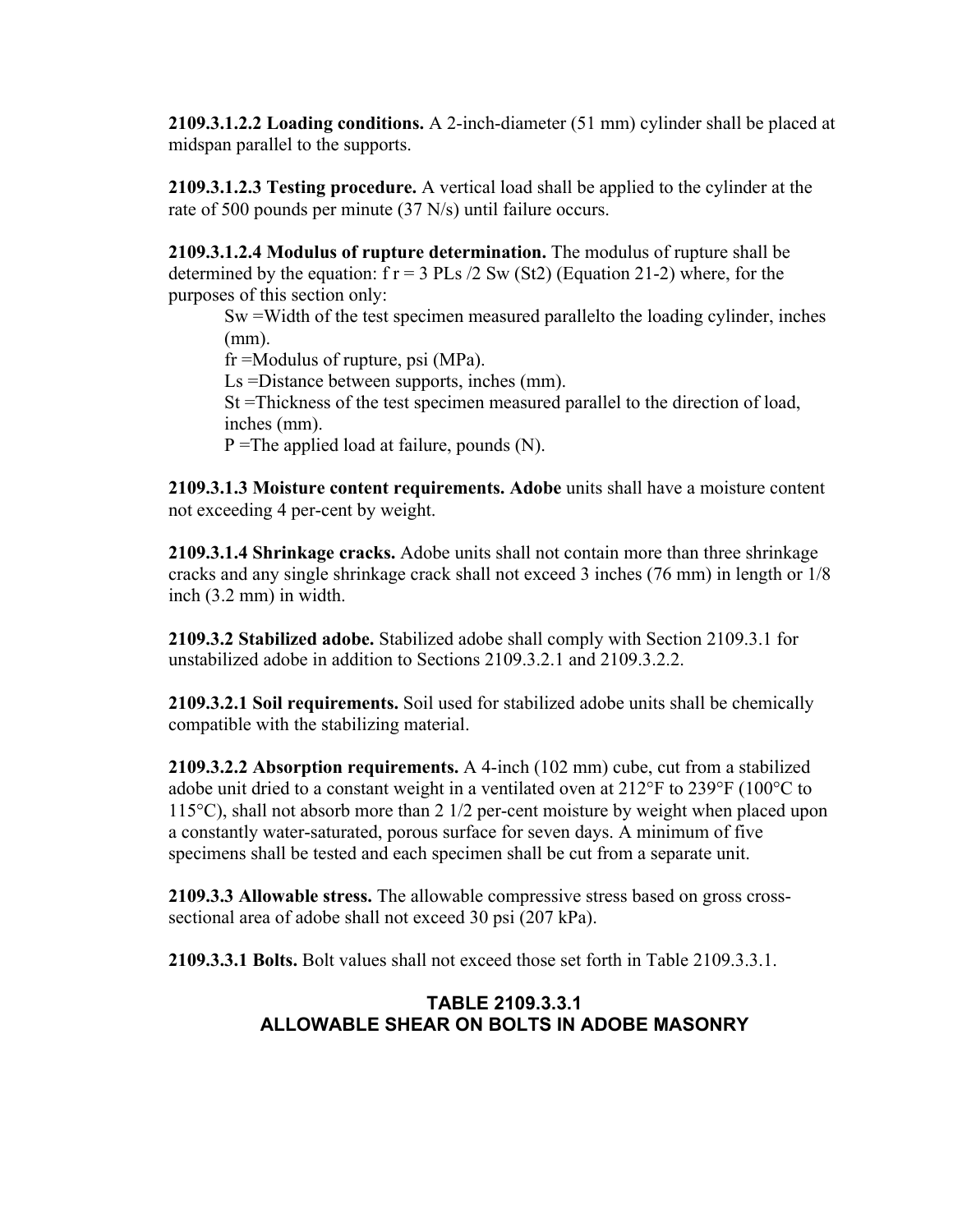| <b>DIAMETER OF BOLTS</b><br>(inches) | <b>MINIMUM EMBEDMENT</b><br>(inches) | <b>SHEAR</b><br>(pounds) |
|--------------------------------------|--------------------------------------|--------------------------|
|                                      |                                      |                          |
| s,                                   | 12                                   | 200                      |
|                                      | 15                                   | 300                      |
| N                                    | 18                                   | 400                      |
|                                      | 21                                   | 500                      |
|                                      | 24                                   | 600                      |

For SI: 1 inch =  $25.4$  mm, 1 pound =  $4.448$  N.

**2109.3.4 Detailed requirements.** Adobe construction shall comply with Sections 2109.3.4.1 through 2109.3.4.9.

**2109.3.4.1 Number of stories**. Adobe construction shall be limited to buildings not exceeding one story, except that two-story construction is allowed when designed by a registered design professional.

**2109.3.4.2 Mortar.** Mortar for adobe construction shall comply with Sections 2109.3.4.2.1 and 2109.3.4.2.2.

**2109.3.4.2.1 General.** Mortar for adobe units shall be in accordance with Section 2103.2.1, or be comprised of adobe soil of the same composition and stabilization as the adobe brick units. Unstabilized adobe soil is permitted in conjunction with unstabilized adobe brick units.

**2109.3.4.2.2 Mortar joints.** Adobe units shall be laid with full head and bed joints and in full running bond.

**2109.3.4.3 Parapet walls.** Parapet walls constructed of adobe units shall be waterproofed.

**2109.3.4.4 Wall thickness.** The minimum thickness of exterior walls in one-story buildings shall be 10 inches (254 mm). The walls shall be laterally supported at intervals not exceeding 24 feet (7315 mm). The mini-mum thickness of interior load-bearing walls shall be 8 inches (203 mm). In no case shall the unsupported height of any wall constructed of adobe units exceed 10 times the thickness of such wall.

**2109.3.4.5 Foundations.** Foundations for adobe construction shall be in accordance with Sections 2109.3.4.5.1 and 2109.3.4.5.2.

**2109.3.4.5.1 Foundation support.** Walls and partitions constructed of adobe units shall be supported by foundations or footings that extend not less than 6 inches (152 mm) above adjacent ground surfaces and are constructed of solid masonry (excluding adobe) or concrete. Footings and foundations shall comply with Chapter 18.